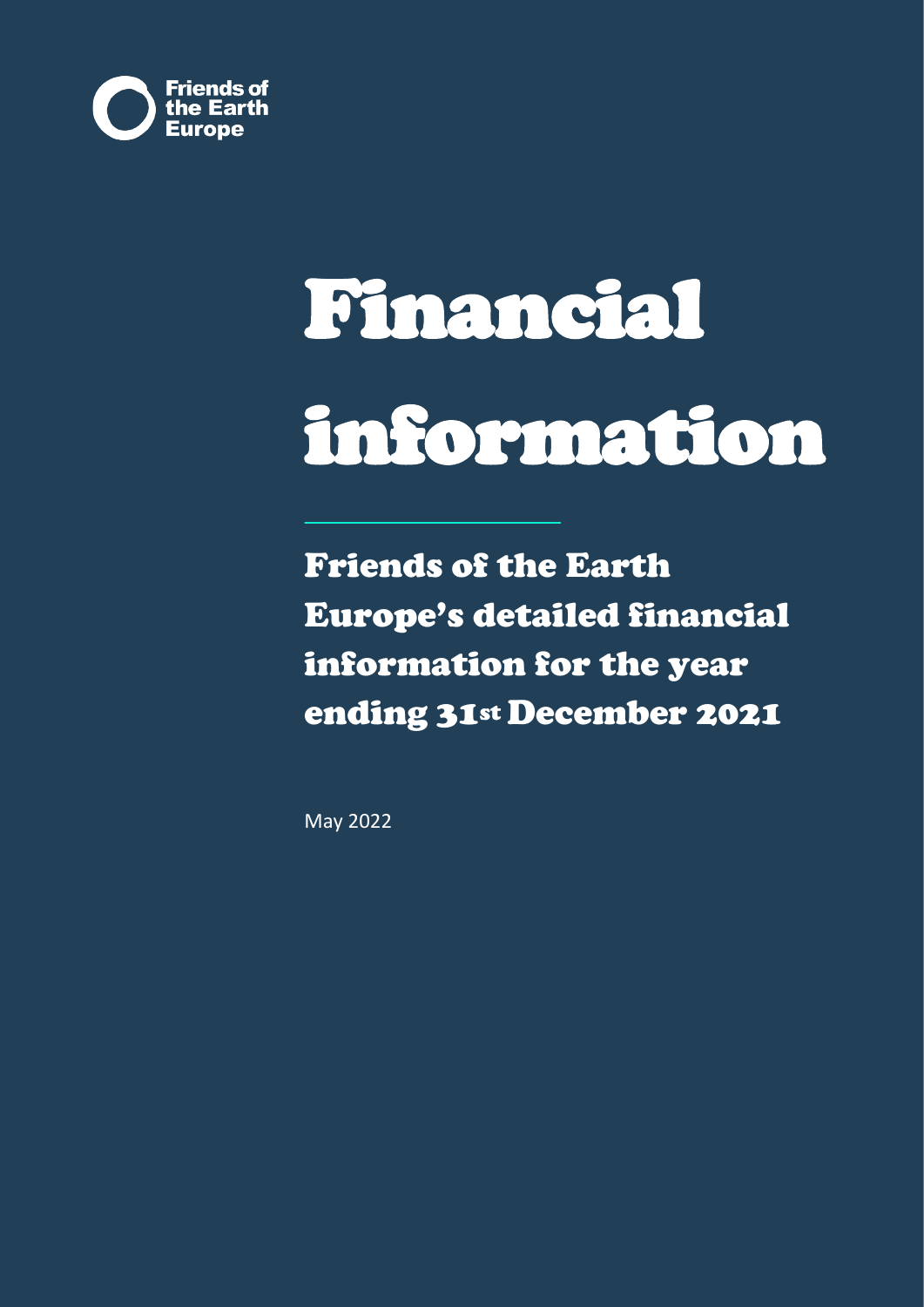## Financial results for 2021 – Expenses

| <b>Expenses</b>                                                   | <b>Amount in Euros</b> |
|-------------------------------------------------------------------|------------------------|
| <b>Salaries</b>                                                   |                        |
| <b>Management and Operations</b>                                  | 617.756                |
|                                                                   |                        |
| <b>Network Development and Young FoEE</b>                         | 187.019                |
|                                                                   |                        |
| Communications & Events (including Future of Europe coordination) | 324.453                |
| Climate Justice & Energy                                          | 268.224                |
| <b>Economic Justice</b>                                           | 304.409                |
| Food, Agriculture & Biodiversity & Resource Justice               | 267.757                |
| <b>Campaigning and Communications</b>                             | 1.164.842              |
|                                                                   |                        |
| <b>Total salaries</b>                                             | 1.969.617              |
| <b>Activities</b>                                                 |                        |
| <b>Management, Governance &amp; Operations</b>                    | 465.174                |
|                                                                   |                        |
| <b>Network Development &amp; Young FoEE</b>                       | 65.700                 |
| <b>Future of Europe</b>                                           | 5.238                  |
| Climate Justice & Energy                                          | 52.144                 |
| <b>Economic Justice</b>                                           | 80.918                 |
| Food, Agriculture & Biodiversity                                  | 39.320                 |
| Resource Justice & Sustainability                                 | 5.322                  |
| <b>Campaigning &amp; Communications</b>                           | 182.942                |
| <b>Total Activities</b>                                           | 248.642                |
|                                                                   |                        |
| <b>Sub-granting</b>                                               |                        |
| <b>Network Development &amp; Young FoEE</b>                       | 85.453                 |
| Future of Europe -                                                | 82.125                 |
| Climate Justice & Energy                                          | 74.000                 |
| <b>Economic Justice</b>                                           | 104.832                |
| Food, Agriculture & Biodiversity                                  | 63.640                 |
| <b>Water Pollution</b>                                            | 132.433                |
| <b>Sub-granting within Campaigns</b>                              | 457.030                |
|                                                                   | 542.483                |
| <b>Total Sub granting</b>                                         |                        |
| <b>Total expenses</b>                                             | 3.225.915              |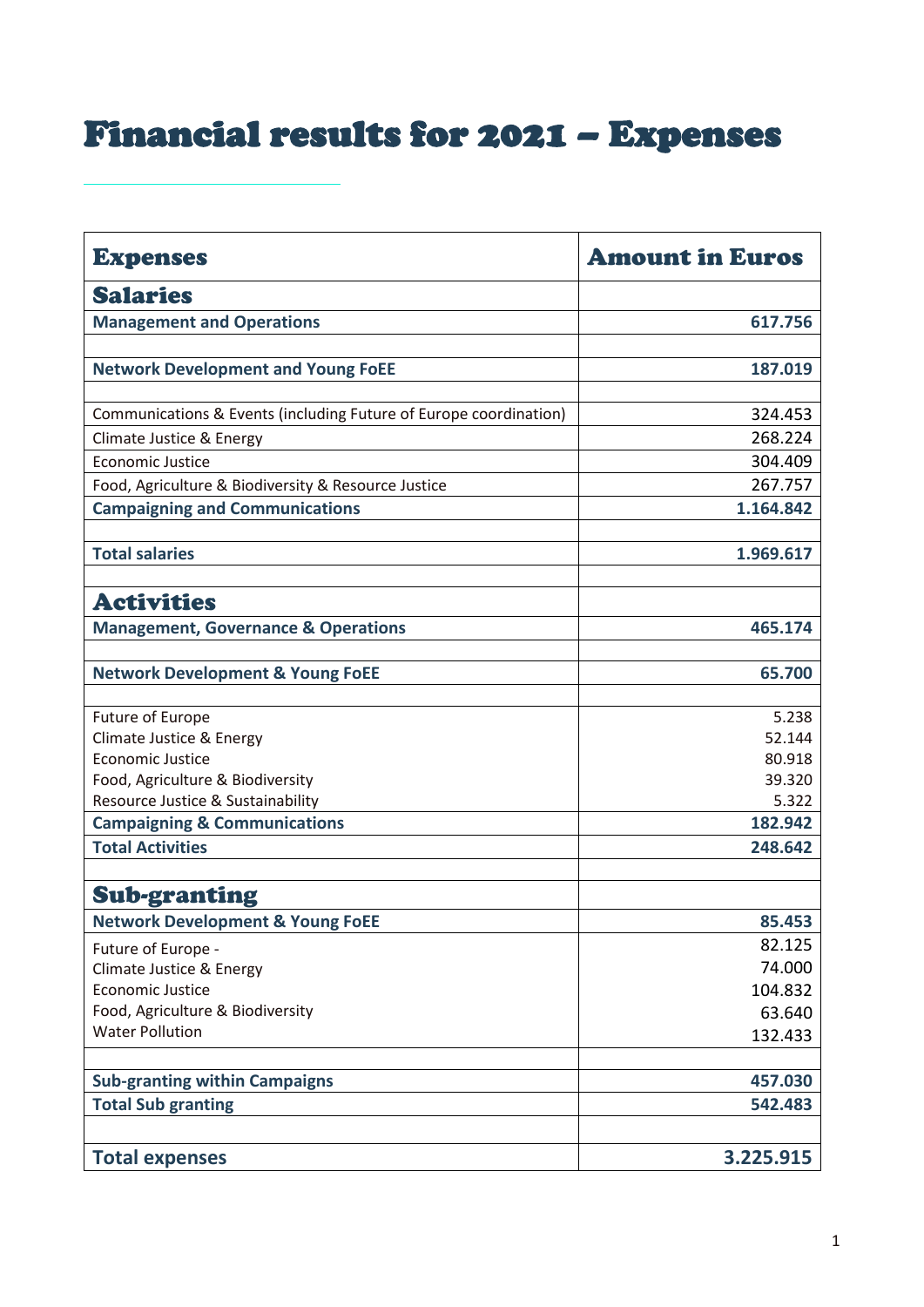### Financial results for 2021 – Income

| Income                                                         | <b>Amount in Euros</b> |
|----------------------------------------------------------------|------------------------|
| <b>Membership Fees</b>                                         | 434.453                |
|                                                                |                        |
| <b>CINEA - LIFE Operating Grant</b>                            | 700.000                |
| <b>EU Parliament - DG Communications</b>                       | 100.578                |
| EACEA - Youth in Action / Erasmus+                             | 240.935                |
| DG AGRI - Bridge Deal CAP                                      | 12.522                 |
| <b>EU Grants</b>                                               | 1.054.035              |
|                                                                |                        |
| Council of Europe (EYF)                                        | 33.879                 |
| Dutch Government (DGIS) - Fair, Green & Global Alliance        | 195.882                |
| Dutch Government (DGIS) - Green Livelihoods Alliance           | 140.000                |
| Deutsche Gesellschaft fuer Internationale Zusammenarbeit (GIZ) | 18.219                 |
| German Ministry of the Environment                             | 97.990                 |
| <b>Other Institutional Grants</b>                              | 485.970                |
|                                                                |                        |
| <b>European Climate Foundation</b>                             | 441.231                |
| Fondation Charles Léopold Mayer (FPH)                          | 57.130                 |
| <b>Funders for Fair Trade Foundation</b>                       | 84.523                 |
| <b>Grace Foundation</b>                                        | 48.562                 |
| <b>Isvara Foundation</b>                                       | 50.000                 |
| <b>JMG Foundation</b>                                          | 67.138                 |
| <b>Marin Community Foundation</b>                              | 8.900                  |
| <b>Minor Foundation</b>                                        | 10.000                 |
| New Europe Foundation                                          | 30.639                 |
| <b>New Venture Fund</b>                                        | 25.033                 |
| Oak Environment Fund (Hosted by Swiss Philanthropy Foundation) |                        |
| Open Society Initiative for Europe                             | 206.292                |
| Rockefeller Brothers Fund                                      | 30.705                 |
| Rockefeller Philanthropic Advisors                             |                        |
| <b>Wallace Global Foundation</b>                               | 35.994                 |
| <b>Wellspring Foundation</b>                                   | 113.847                |
| <b>Private Funders</b>                                         | 1.209.993              |
|                                                                |                        |
| Re-invoicing to members                                        | 10.888                 |
| Re-invoicing to other organisations                            | 31.557                 |
| <b>Campaign contributions members &amp; partners</b>           | 42.445                 |
|                                                                |                        |
| Donations                                                      | 9.973                  |
| Other miscellaneous incomes                                    | 20.083                 |
| <b>Other Income</b>                                            | 30.056                 |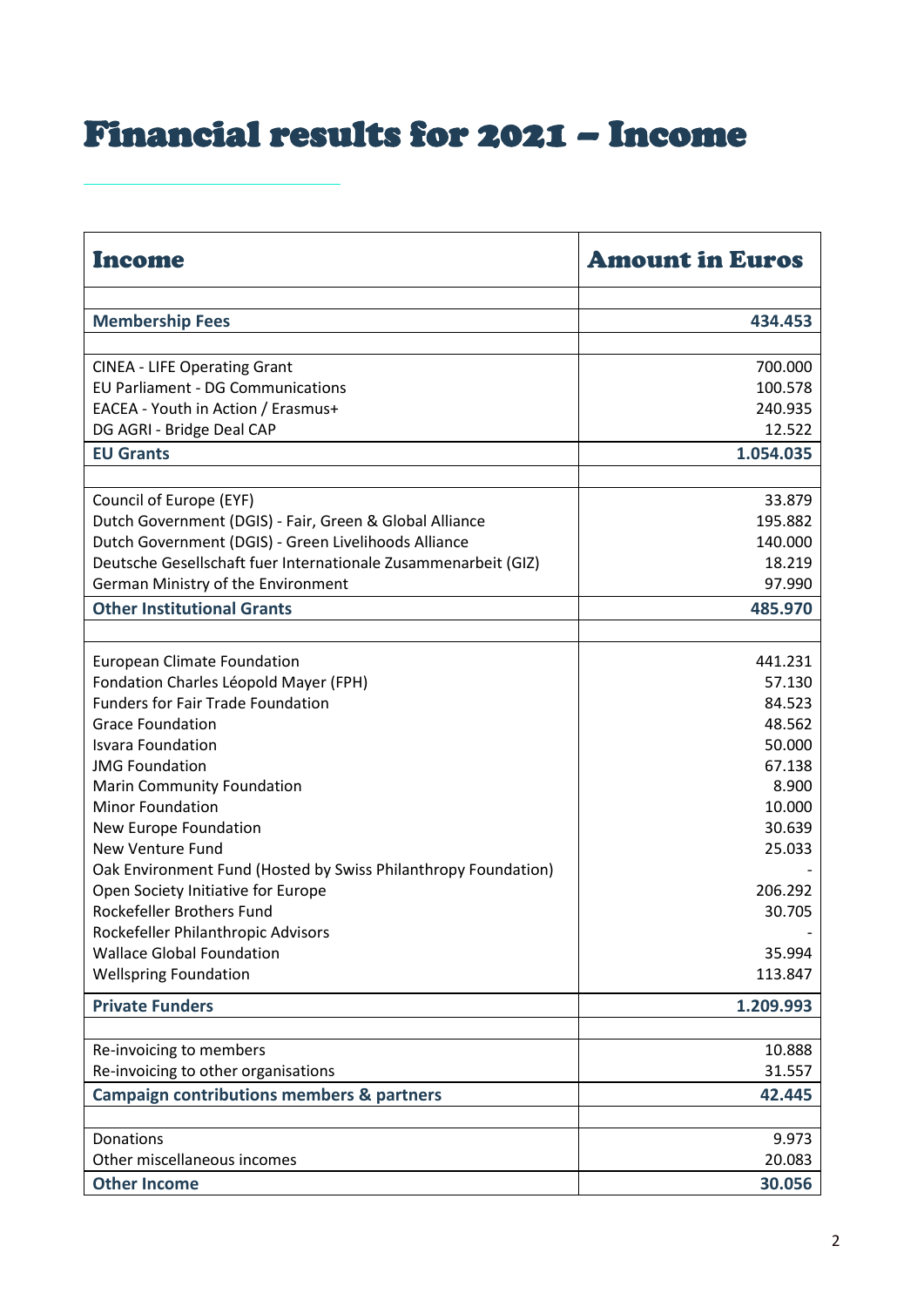| <b>Total Income</b>                                       | 3.256.952 |
|-----------------------------------------------------------|-----------|
| Expenses (see 1st page)                                   | 3.225.915 |
| <b>Financial Result (Surplus/Deficit) before reserves</b> | 31.037    |

### Movement of reserves

| <b>Movement on FoEE reserves</b>     | <b>Amount in Euros</b> |
|--------------------------------------|------------------------|
| Reserves at 1st January              | 981.285                |
| Reserves allocation at 31st December | 31.037                 |
| <b>Reserves at 31st December</b>     | 1.012.322              |